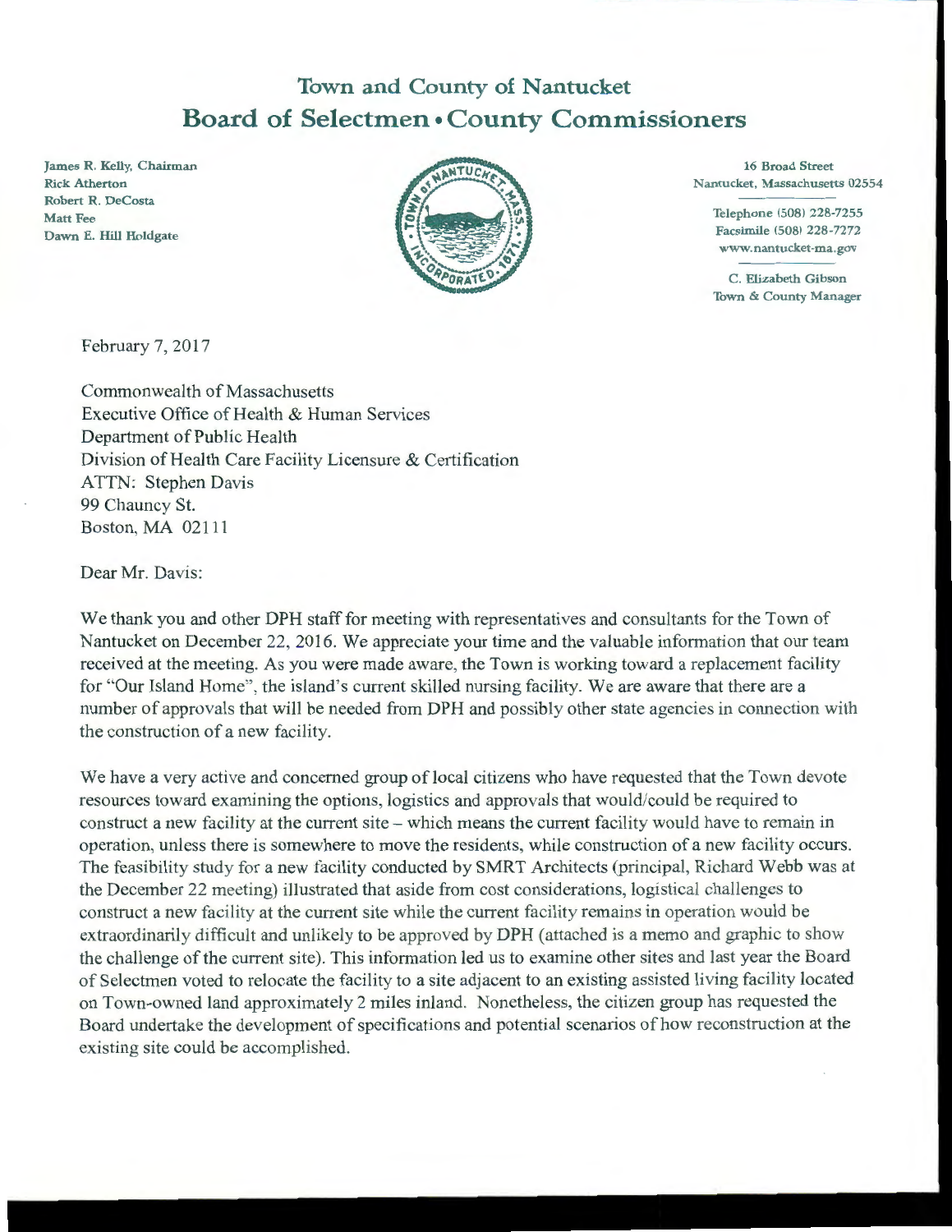We would hope to avoid the expense of developing detailed architectural, design and engineering plans if the concepts developed are not likely to - or would not - be approved by DPH. Our team reported back to us that during the December 22<sup>nd</sup> meeting, it was conveyed by you and/or DPH staff that you would not be able to provide review or decisions about "conceptual" or "what if' scenarios; rather, you would need substantial additional information and submittal of needed documents to provide feedback. We would very much appreciate a letter explaining what would be required in order for DPH to provide an opinion or at least feedback regarding the issue of constructing a new facility while operating the current facility.

We would greatly appreciate a letter back as to your position and/or advice on this matter.

Sincerely,<br>
Sincerely,<br>
James R. Kelly

Chairman, Board of Selectmen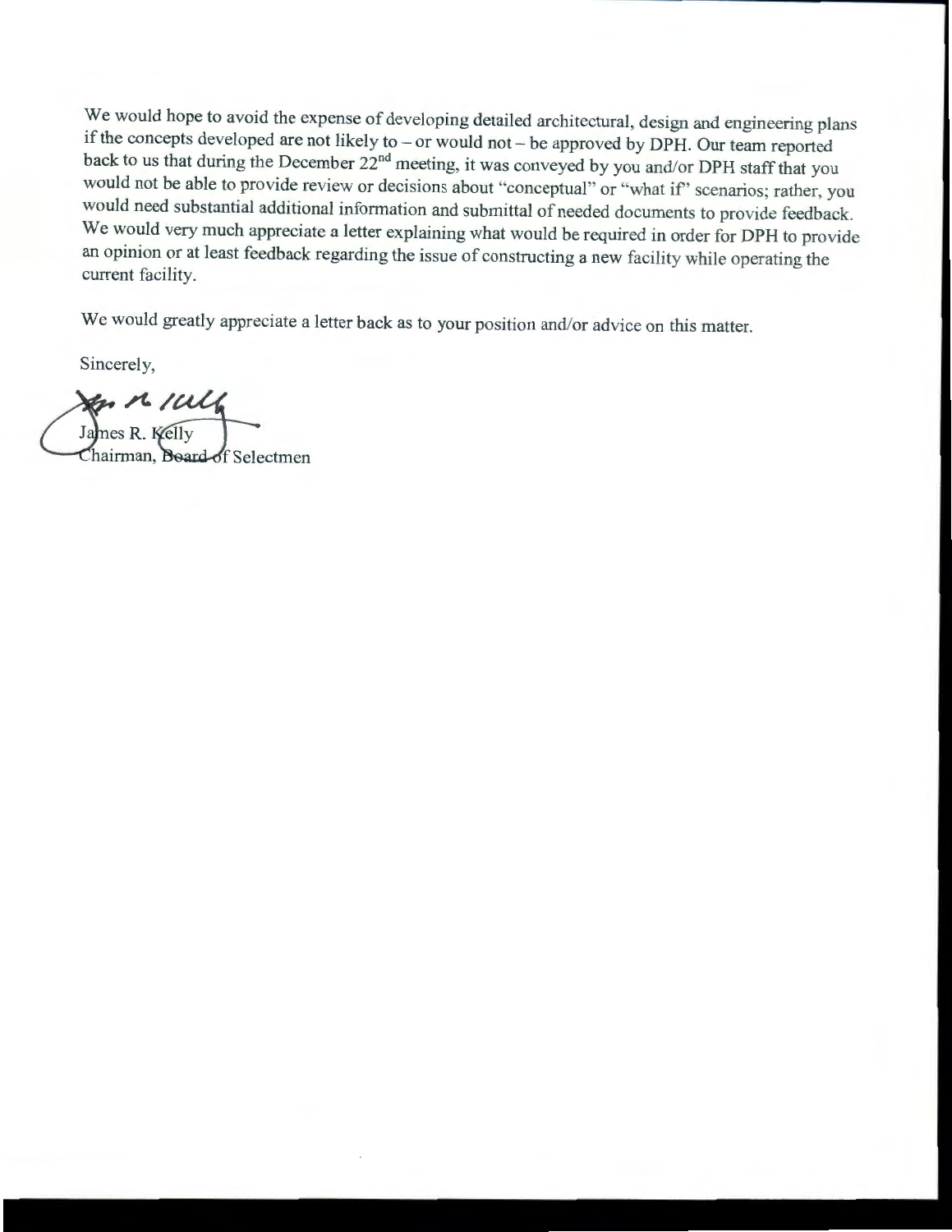



**OUR ISLAND HOME**<br>TOWN OF NANTUCKET NANTUCKET, MA

**Existing Conditions Site Plan** Our Island Home Property

January, 2017



ARCHITECTURE

ENGINEERING

PLANNING **INTERIORS** 

smrtinc.com ENERGY